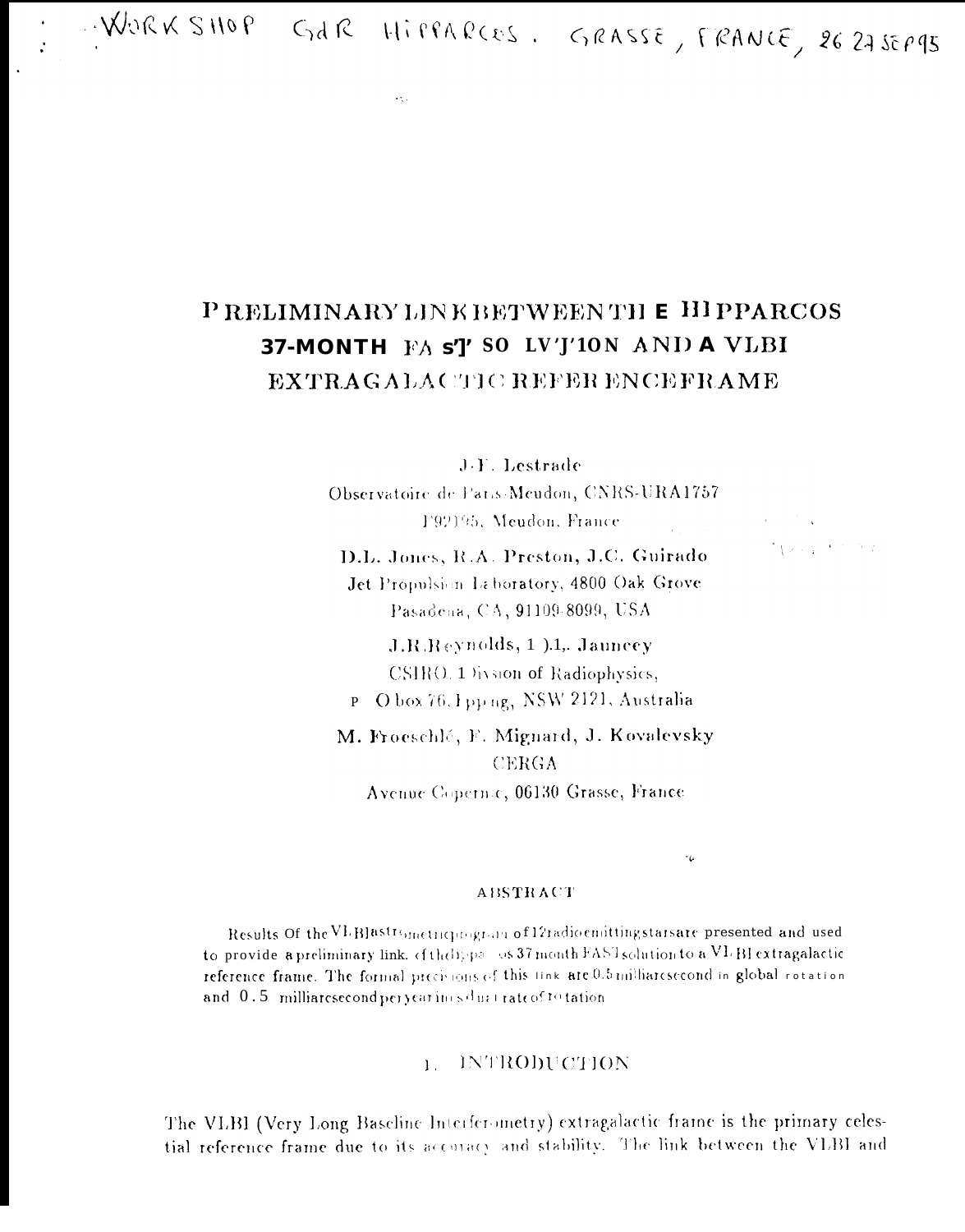Hipparcos reference frames is important thify the optical and radio coordinate systems for registration of images at both waveleng this, a combine radio and optical data in astrometric and geodetic studies, and to stop any residual global rotation of the Hipparcos frame for dynamical studies. Since 1982, we have been conducting a high-accuracy VL BI astrometric program of 11 optically brightradio emitting stars in the Northern Sky which are objects common to both frames (VLBland Hipparcos) and which can be used to link them at the milli-arcsec level. Since 1991, a similar VLBI astrometric program on 3 southern stars has been conducted by a group from CSIRO in Australia and USNO. These stars are displayed on the celestial sphere Figure 1 and are among the most active of the non-thermal radio-emitting sta<sub>rs</sub>



**Figure 1**: Sky distribution of the VLBI link stars for Hipparcos

The link between the extragalactic  $(VLB1)$  and Hipparcos frames has been studied theoretically by Froesch lé and Kovalevsky (1982) and Lindegren and Kovalevsky (1995). It can be written in matrix form as:

$$
\sigma_{i} \bar{p}_{0} = \ _{i} \bar{h} (t-j \rightarrow_{hp} (1)
$$
 
$$
\sigma_{v l \bar{b} i} = [\bar{R} (t \rightarrow) \ \dot{\sigma}_{t \rightarrow p} \ [\dot{R}] \sigma \ \bar{h i p} = (2)
$$

where  $\sigma_{vlb}$ ,  $\sigma_{hip}$ ,  $\dot{\sigma}_{vlb}$  and  $\sigma_{hip}$  are the direction unit-vector and propermotion vectors of the link stars measured by both techniques (VLBI and Hipparcos) and referred to the same epoch  $t_0$ . The direction unit-vector  $\sigma$  is  $|\sin \alpha \cos \delta$ , cos  $\alpha \cos \delta$ ,  $\sin \delta$  and the proper motion vector  $\dot{\sigma}$  is the time derivative of  $\sigma$  with the 2 conventional components of the proper motion  $\mu_{\alpha}$  =  $\dot{\alpha}$  and  $\mu_{\delta}$  =  $\delta$ . The matrices  $[R(t_0)]$  and  $[\dot{R}]$  represent the fixed global rotation and residual angular velocity of the Hipparcos frame relative to the VLBI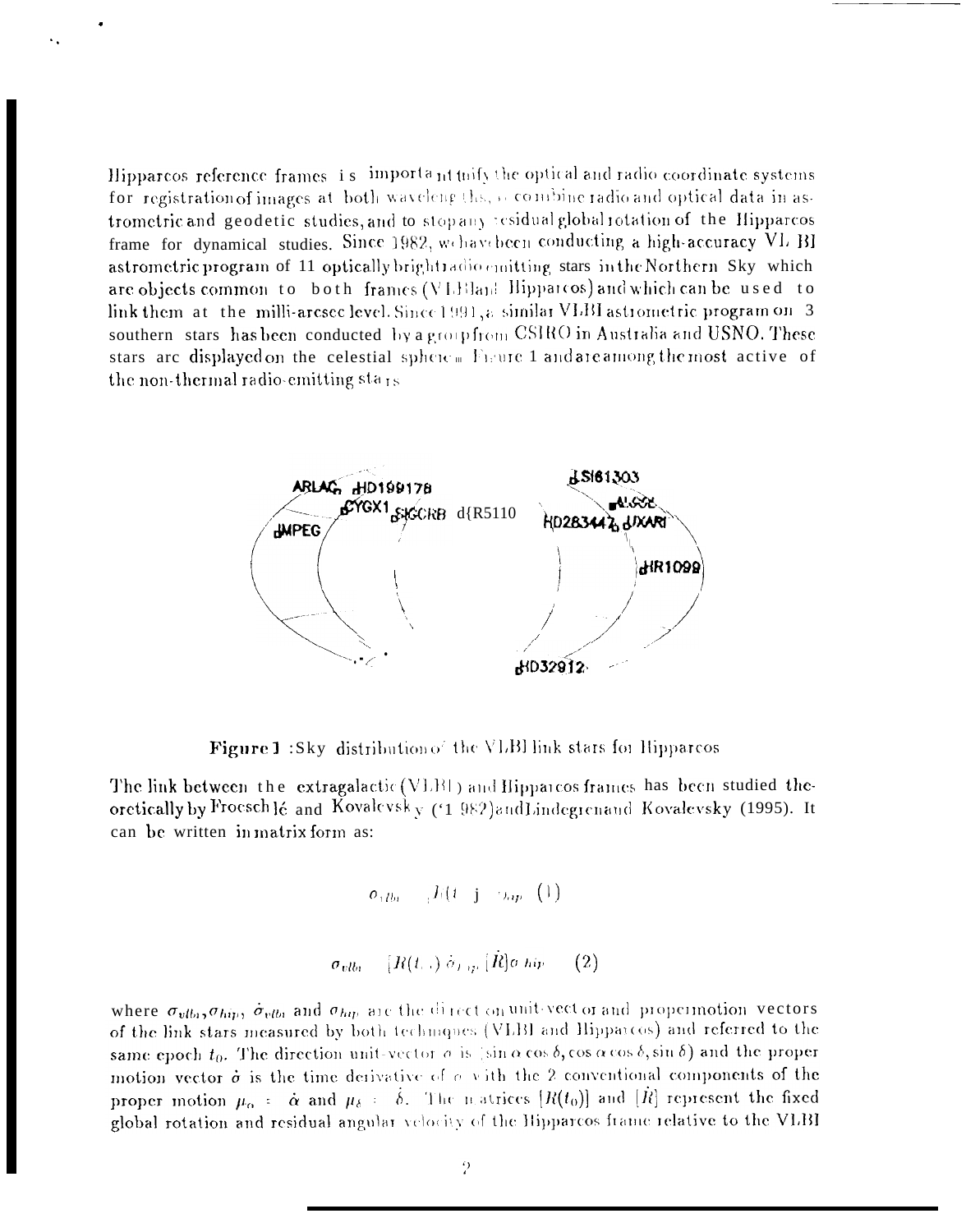frame, respectively. Inprinciple, the direction is and proper motions of 2 link stars are sufficient to determine the 3 angles and 3 rates of rotation of these two matrices. For redundancy, the VLBIprogram inthe Northern Hemisphere monitors 11 link stars and the VLBI program in the SouthernHemisphere provides at this stage useful data for one link star at declination 75° which improves considerably the geometry of the link.

## VLBI ASTROMETRICPARAMETERS OF THE I. INK STARS 2.

We used the phase-referencing VIBItechrique to achieve both high sensitivity with multi hour integrations and high accuracy through measurement of the differential interferometric. phase between the target star and an angularly nearby extragalactic source as a function of time. The details of this technique isotescribed in Lestrade et al. (1990).

In the Northern Hemisphere, a total of 89 MarkIII VLB I observations have been conducted from October 1984 to December 94 with radiotelescopes located in the continental US (Goldstone 70-111 of the Deep Space Net work, VLBA antennas, Haystack, Green Bank 140-foot, OVRO 130-foot, Phased VI A Hat Creek) and in Europe (Bonn, Medicina, Noto, Onsala, Cambridge, Jod rellBank). The distribution of the VLBI observations over the years is shown in Figure 2 and  $p_{CR,ES}$  during the Hipparcos mission (1990 January

1993 March) to minimise the possible effect of non-linearity of the proper motions of the link stars. This effect couldbe significant if some of the link stars were double stars with no known orbital parameters and exhibiting an acceleration.



Figure 2 Distribution of  $H(V)$ . Blobservations over the years.

For each star, the differential  $V1B$  coordinates measured at multiple epochs (the number of observations is in '1'able 1a) $\kappa$  ge u sed in a weighted least squares fit to determine its position  $\alpha$ ,  $\delta$  relative to the associated; eference quasar source at the mid-epoch of the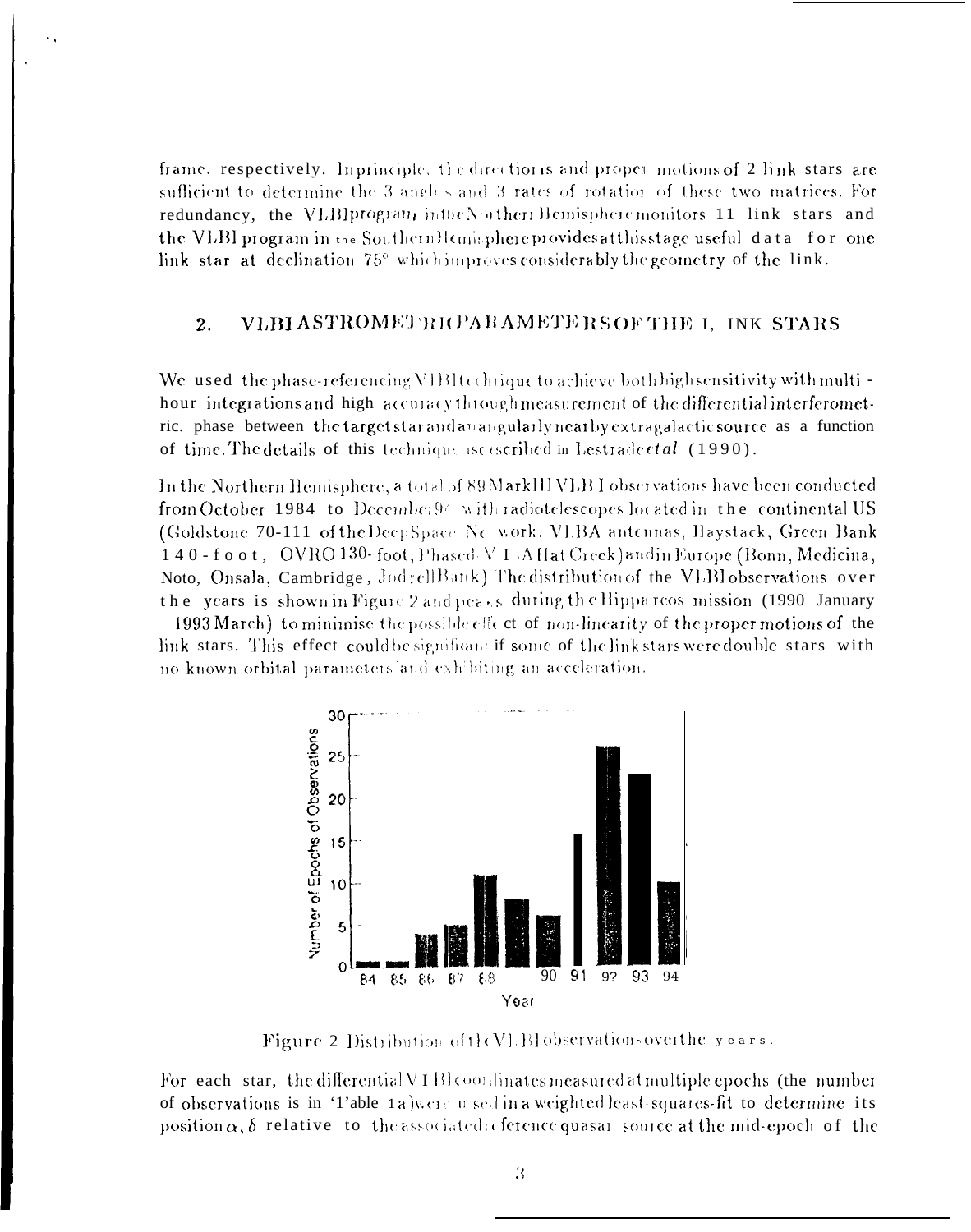observing span, its proper motion  $\mu_{\alpha}$ ,  $\mu_{\beta}$  dative to the extragalactic background and its trigonometric parallax  $\pi$ . As of Octo b e11995 11 link stars in the Northern Hemisphere and on e 111 the Souther in Hemisphere have high-precision VLBI astrometric parameters and are used for the link presented below. Details of the VLBI observations for each star are in 'J'able la and the astrometric precisions for the VLBI positions, proper motoins and trigonometric parallaxes are in Table 1b. \ 1 BI coordinates and VLBI annual proper motion components have generally submilliarcsecond formal uncertainties, except for  $\alpha$ and  $\delta$  of 1, S1(31303 and Cyg X1because the ERS coordinates of their reference quasars have the relatively large uncertainties  $\sigma_0 \times \cos \delta$  and  $\sigma_6$  of 1,5 mas. The most precise VL BI measurement has been achieved for  $\sigma^2$ CiB with the formal uncertainties of 80 micro-arcsec in  $\alpha$ ,  $\delta$  relative to the extragalactic references source I 6111 343; 40 micro aTcsec/year in  $\mu_{\alpha}$ ,  $\mu_{\delta}$  and 80 micro-arcsec in  $\pi$ . The st are <sup>2</sup> CrB has the smallest angular separation with its reference quasar  $(0.4^{\circ})$  and has been observed the most (12 epochs of observation). Note that the formal uncertainty of the absolute position O f  $\sigma^2$  CrB, 0.2 milli-arcsec in Table Ib, is larger than the uncertainty just quoted for the relative position of this star. This is because of the uncertainty of tile absolute position of the reference source 1611+343,

| Star           | HIP          | Number of       | Period of 1       | Separation     |
|----------------|--------------|-----------------|-------------------|----------------|
|                | <i>umber</i> | observations    | observations      | Star-Reference |
| LS161303       | 12469        | 8               | $89/09 - 94/09$   | $0.6^\circ$    |
| Algol          | 14576        | 13              | $84/10 - 94/11$   | 1,0(           |
| UX ARI         | 16042        | 9               | $88/03 - 94/05$   | 1.1"           |
| I1R1099        | 16846        | 8               | $91/03 - 94/05$   | $2.4^\circ$    |
| 111)283447     | 19762        | $\overline{7}$  | $92/11 - 94/08$   | 3.4"           |
| 111)32918      | 23106        | $\overline{4}$  | $92/03 - 91/10$   | 3.2"           |
| HR5110         | 66257        | 15              | $87/05 - 94/05$   | 4.5 $^{\circ}$ |
| $\sigma^2$ CrB | 79607        | 14              | $87/05 - 91/11 +$ | $0.4^\circ$    |
| HD199178       | 103144       | 5               | $92/09 - 94/05$   | $2.9^{\circ}$  |
| Cyg X1         | 98298        | 9               | $88/03 - 93/11$   | $1.6^\circ$    |
| AR Lac         | 109303       | $\overline{7}$  | $89/04 - 94/05$   | $3.7^\circ$    |
| IM Peg         | 112997       | $5\overline{)}$ | $(91/12 - 91/07)$ | $0.7^\circ$    |

Table 1a : VLBI observations of the 12 linkstars.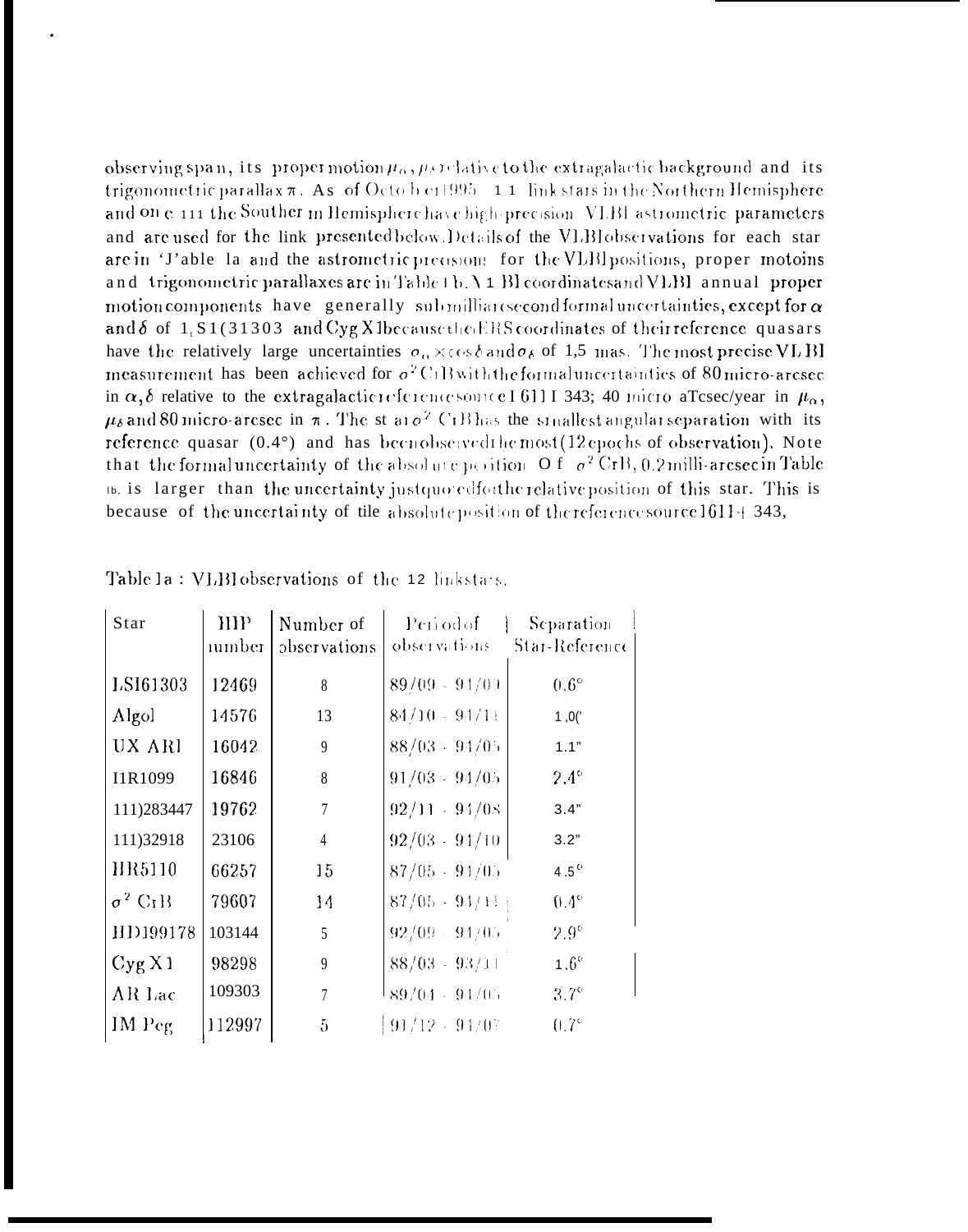Table 1b : Formal uncertainties of the absolute positions, proper motions and trigonometric parallaxes of the 12 link stars determined by VLBI.

| Star           | <sup>2</sup> osition<br>Jncert.<br>(Ins.s) | Proper Motion Trig. Parallax<br>Uncert.<br>(max/yr) | Unicert.<br>$(n\cos)$ |
|----------------|--------------------------------------------|-----------------------------------------------------|-----------------------|
| 1,s161303      | 3.00                                       | 0.38                                                | 0.37                  |
| Algol          | 0.70                                       | 0.20                                                | 0.62                  |
| UX ARI         | 0.5.5                                      | 0.33                                                | 0.65                  |
| HR1099         | 0.30                                       | 0.30                                                | 0.35                  |
| 111)283447     | 0.80                                       | 0.36                                                | 0.21                  |
| 111)32918      | 0.75                                       | 0.70                                                | 0.20                  |
| HR5110         | 0.90                                       | 0.25                                                | 0.10                  |
| $\sigma^2$ CrB | 0.20                                       | $\Omega$<br>$0 \quad$<br>$\overline{4}$             | $\circ$ $\rightarrow$ |
| 111)199178     | (0.80)                                     | 0.42                                                | 0.30                  |
| Cyg X1         | 1,50                                       | 0.20                                                | 0.40                  |
| AR Lac         | 0.60                                       | 0.20                                                | $(1, \ell)$           |
| $IM$ $Peg$     | 0.60                                       | 0.60                                                | 0.60                  |

| Table 2: Formal uncertainties of the Hipparcos astrometric parameters for the link stars |  |
|------------------------------------------------------------------------------------------|--|
| from the 37-morth solutions for double stars by FAST (June 95)                           |  |

| Star           | 'osition<br>Jncert.<br>$\text{FAS}$<br>(mas) | Proper Motion Trig. Parallax<br>Uncert.<br>FAST<br>(max/y1) | Uncert<br>FAS F<br>(nas) |
|----------------|----------------------------------------------|-------------------------------------------------------------|--------------------------|
| 1,s161303      | 12.                                          | 16.                                                         | 13.                      |
| Algol          | 1.38                                         | 1.70                                                        | 1.38                     |
| UX ARI         | 0.87                                         | 1.37                                                        | 1.01                     |
| <b>HR1099</b>  | 1.03                                         | 1.94                                                        | 1.25                     |
| 111)283447     | 2.99                                         | 3.36                                                        | 2.41                     |
| }11)32918      | 0.23                                         | 0.74                                                        | 0.94                     |
| HR5110         | 0.63                                         | 0.76                                                        | 0.96                     |
| $\sigma^2$ CrB | 0.94                                         | 1.23                                                        | 1.07                     |
| 111)199178     | 0.73                                         | 0.96                                                        | 0.80                     |
| Cyg X1         | 0.92                                         | 1.37                                                        | 1.79                     |
| AR Lac         | 0.59                                         | 0.98                                                        | 0.78                     |
| $IM$ $Peg$     | 0.93                                         | 1.10                                                        | 1.26                     |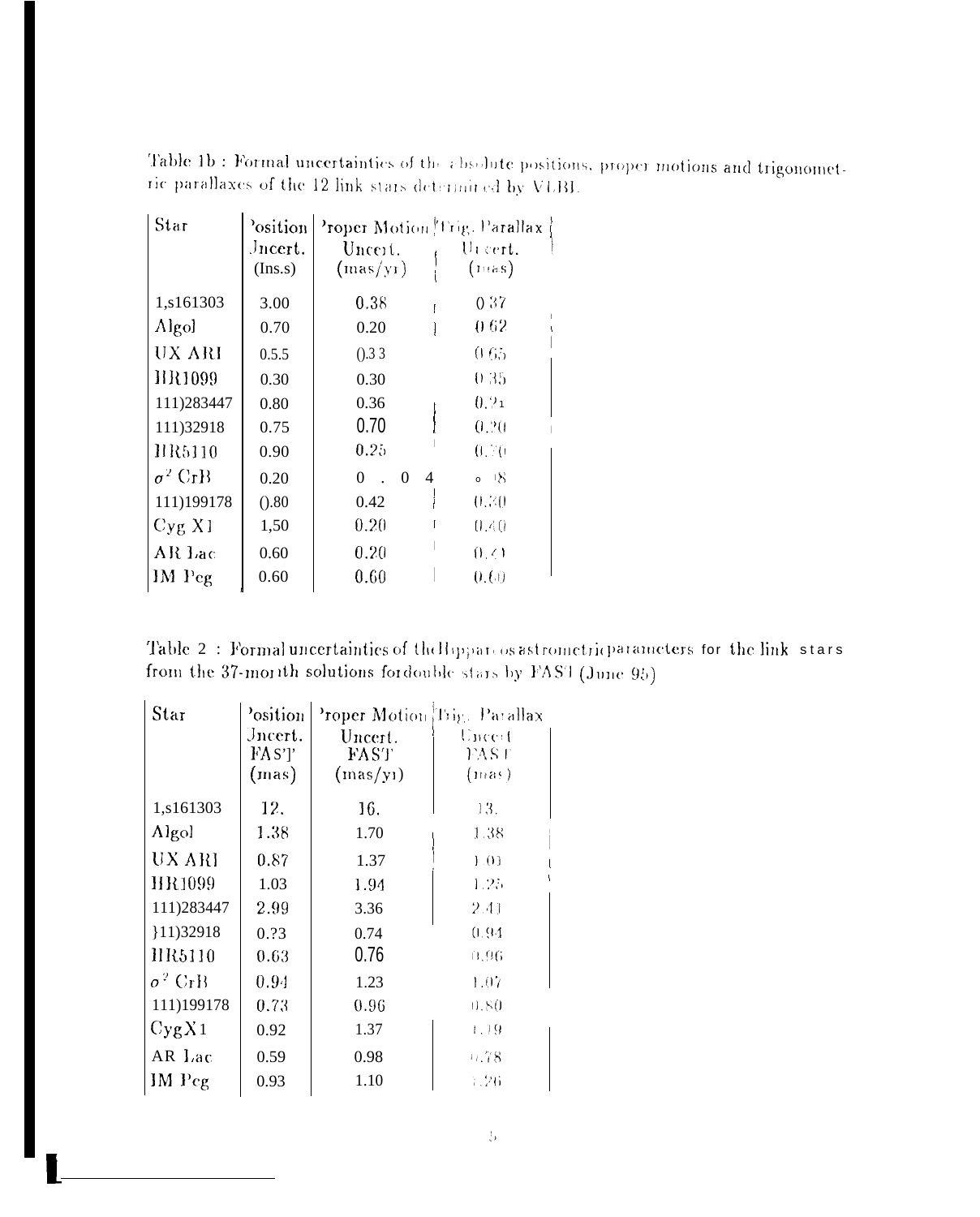#### 3. HIPPARCOS ASTROMETRIC PARAMETERS OF THE I, INK STARS

The Hipparcos astrometric parameters for the 12 link stars of this report were provided by FAST based on the 37-month solution for double stars as of June 1995. The FAST precisions are in Table 2.

## GLOBAL ROTATION BETWEEN HIPPARCOS AND A VLBI 4. REFERENCE FRAME

The rotation matrices of equations (1) and (2) are defined by  $A_1$ ,  $A_2$ ,  $A_3$ , the 3 right-handed  $(0^h \ \delta - 11^{-1})$  y-axis  $(\alpha \cdot 6^h \ \delta - 0^{1})$ , z-axis  $(\delta \cdot 90^{\circ})$ rotation angles around the x-axis ( $\alpha$ direction) to bring the Hipparcos frame into coincidence with the VLBI reference frame and  $A_1, A_2, A_3$ , the 3 associated rates of rotation. With these definitions, the matrices of eqs (1) and (2) to transform the Hipparcos frame into the VLBI reference frame are:

$$
[R(t_0)] := \begin{pmatrix} 1 & A_3 & -A_2 \\ -A_3 & 1 & A_1 \\ A_2 & -A_1 & 1 \end{pmatrix}
$$

$$
[\hat{R}] = \begin{pmatrix} 0 & A_3 & -A_2 \\ -A_3 & 0 & A_1 \\ A_2 & -A_1 & 0 \end{pmatrix}
$$

We have determined the 3 angles of rotation  $A_1$ ,  $A_2$ ,  $A_3$  and the 3 rates  $A_1$ ,  $A_2$ ,  $A_3$  of the two matrices  $[R(t_0)]$  and  $[R]$  by a weighted least squares fit. The fitted parameters, the correlation matrix and the post-fit residuals a dables 3. The goodness of fit normalized with the number of degrees of freedom is close to unity. This was achieved by increasing the quadraticly combined formal uncertainties of VLBI and F, As'l' by 20% only. The relatively large value of  $A_3$  in Table 3 is because there was no attempt by FAST to tie the 37 month solution to the FK5 as done previously for the 30 m onth FAST solution. This has no impact on the precision of the huk. The formal uncertainties of  $Al, A_2, A_3$ and  $A_1, A_2, A_3$  are ().5 milli-arcsec and 0.5 milli arcsec per year (Table 3).

The robustness of the solution lids beentestedby plitting the 12 link stars into two independant subsets, one with the 6 stars : LS161303, UXAR1, HD283447, 111{5110, CYGX1, ARLAC and one with the 6 stars Algol, HR1099 HD32918,  $\sigma^2$ CrB, 111)199178, IMPeg. notation angles and rates have been solved for w th these 2 subsets and compared. The differences are in Table 4 and are no morethance quadratically combined uncertainties of the 2 solutions.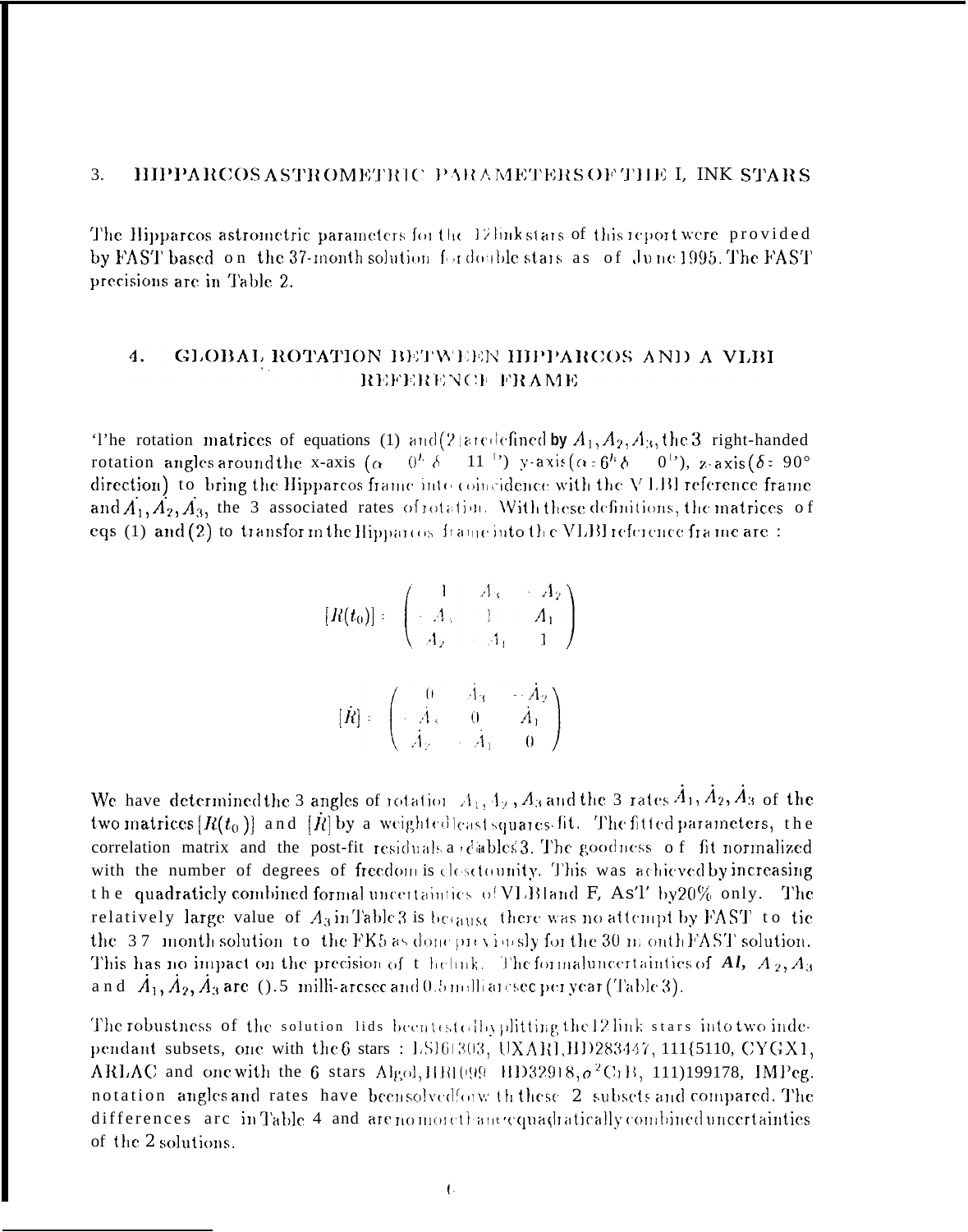Table 4 : Differences between the angles and rates of rotation determined after splitting the 12 FAST/VLBI link stars into 2 is dependent subsets of 6 stars each. The symbol  $\sigma$  is the quadratically combined uncertainties of the 2 solutions.

| Al<br>$\varLambda_2$<br>$A_3$<br>$\dot{A}_1$<br>$A_{2}$<br>$A_3$                                                                     | Differences between solutions<br>FAST1(6 stars) FAST 2(6 stars)<br>(mas, mas/yr)<br>$0.82 - 0.80$<br>$-10.22 \sim 0.25\sigma$<br>$\sim 1.50\sigma$<br>1.71<br>$-10.59 - 0.600$<br>$-10.17 \sim 0.20\sigma$<br>$-10.14 \sim 0.1\sigma$                                                                                                                                                                                                                                                                                                                                                                                                                                                                                                                                                                                                                                                                                                                                                                                                        |
|--------------------------------------------------------------------------------------------------------------------------------------|----------------------------------------------------------------------------------------------------------------------------------------------------------------------------------------------------------------------------------------------------------------------------------------------------------------------------------------------------------------------------------------------------------------------------------------------------------------------------------------------------------------------------------------------------------------------------------------------------------------------------------------------------------------------------------------------------------------------------------------------------------------------------------------------------------------------------------------------------------------------------------------------------------------------------------------------------------------------------------------------------------------------------------------------|
|                                                                                                                                      | Weighted least-square-fit solution :                                                                                                                                                                                                                                                                                                                                                                                                                                                                                                                                                                                                                                                                                                                                                                                                                                                                                                                                                                                                         |
|                                                                                                                                      | Rotation angles at epoch 1991 $-4 \times 13.4$ :                                                                                                                                                                                                                                                                                                                                                                                                                                                                                                                                                                                                                                                                                                                                                                                                                                                                                                                                                                                             |
| Al<br>Α2<br>A <sub>3</sub>                                                                                                           | $0.51$ mas<br>$-24.71 + 1$<br>$-27.76 +/-$<br>$\equiv$<br>$0.44$ nas<br>$=$<br>$0.56$ nes<br>$56.33 +/-$<br>- 22                                                                                                                                                                                                                                                                                                                                                                                                                                                                                                                                                                                                                                                                                                                                                                                                                                                                                                                             |
|                                                                                                                                      | Rotation rates :<br>PA <sub>l</sub><br>$= -0.34 +/-$<br>$0.49$ $m/s/y2$<br>$P A 2 =$<br>$0.51$ mas/yi<br>$\frac{-1.03}{62}$ +/<br>$P A3 =$                                                                                                                                                                                                                                                                                                                                                                                                                                                                                                                                                                                                                                                                                                                                                                                                                                                                                                   |
| Al<br>A2<br>A3.<br>PA <sub>1</sub><br>PA <sub>2</sub><br>PA3                                                                         | Correlation matrix :<br>PL - 2<br>PA).<br>$\sum_{i=1}^n\sum_{j=1}^n$<br>A3<br>- A2<br>A1<br>0.00<br>0.00<br>$1.00 - 0.06 - 0.31$<br>∴0<br>$-0.06$ 1.00 $-0.25$<br>0,00<br>0.00<br>$-0.25$<br>0.00<br>0.00<br>+, (+(+<br>1.00<br>0.31<br>0.02<br>- 14<br>0.00 0.00<br>1.00<br>0.00<br>ı<br>125<br>0.02<br>00<br>0.00<br>0.0000.00<br>$-0.25.00$<br>0.00<br>0.00<br>0.00<br>0.11                                                                                                                                                                                                                                                                                                                                                                                                                                                                                                                                                                                                                                                               |
| St al<br>1,s161303<br>AI COL<br>UXAR I<br>HR1099<br>HD283447<br>HD32918<br>HR5110<br>SICCRB<br>CYGX 1<br>HD199178<br>ARLAC<br>I MPEG | Pest-fit residuals (a priori necesurement uncertainties)<br>てくっけんの対抗化力<br>-FIALI) E<br>DFC<br>CosDECxRA<br>uas/yr)<br>(nos/yr)<br>$(n_1, n_2)$<br>(max)<br>0.53(16.2)<br>1.54(12.5)<br>4.40(16.9)<br>$-2.68(15.0)$<br>$-0.40(1.7)$<br>1.20(1.6)<br>$-0.97(1.4)$<br>4.76(1.8)<br>$-1.01$ (<br>3.0<br>0.65(2.7)<br>$-1.93(1.6)$<br>2.4)<br>$-2.89($<br>2.120<br>(1.2)<br>0.510<br>1.7)<br>1.6)<br>0.10(<br>0.02(1.4)<br>2.9)<br>2.19(<br>$-1.36($<br>3.91<br>-6.54(4.1)<br>6.66(<br>4.2)<br>$-2.02(-1.6)$<br>(.37()<br>1.0)<br>2.251<br>-155<br>$-1.71($<br>1.8)<br>$-3 - 1 +$<br>(.38()0.7)<br>$0.10(-0.6)$<br>-1.250<br>$-1.10($<br>1.4)<br>4.11()<br>2.1)<br>2.2)<br>.31(<br>$-1.89$ (<br>-2.01<br>2.83(<br>1.7)<br>$-1.91$<br>0.97(2.2)<br>$-2.72$<br>- (=42 (<br>4.660<br>0.60(<br>1.8!<br>$-\frac{8}{3},\frac{7}{8}$ $\left(\begin{array}{cc} 6 & 9 \\ 0 & 9 \end{array}\right)$<br>$-0.11(1.1)$<br>$-(.84(1.2)$<br>0.35(<br>(0.9)<br>(8.0.18)<br>$-0.21(0.8)$<br>$-0.68($ 0.8)<br>0.39(1.1)<br>-1.10( 0.8<br>(.36(1.7)<br>$-1.2.4(1.1)$ |
|                                                                                                                                      | 2.07 mas<br>$\sim$ 0.10 ass .<br>Writer in the<br>Post-Fit residual coordinates: Research<br>Post-Fit residual p.m. : When a<br>$0.18$ mas/yr Wrms $\epsilon$<br>$1.10$ mas/yr<br>44.65 Nutwin of degrees of freedom =<br>44<br>Non-nor, gduess of fit $=$                                                                                                                                                                                                                                                                                                                                                                                                                                                                                                                                                                                                                                                                                                                                                                                   |

Table 3 : Preliminary parameters for the VLBI-FAST 37 month solution link: the 3 angles  $(A_1 : A1, A_2 : A2, A_3 : A3)$  and the 3 rates of rotation (PA1:  $\tilde{A}_1$ , PA2:  $\tilde{A}_2$ , PA3:  $\tilde{A}_3$ ) between the Hipparcos and VLBI reference frames have been determined with 12 link stars. Post-fit residuals in  $\alpha$ ,  $\delta$ ,  $\mu$ <sub>0</sub>,  $\mu$ <sub>c</sub> are given.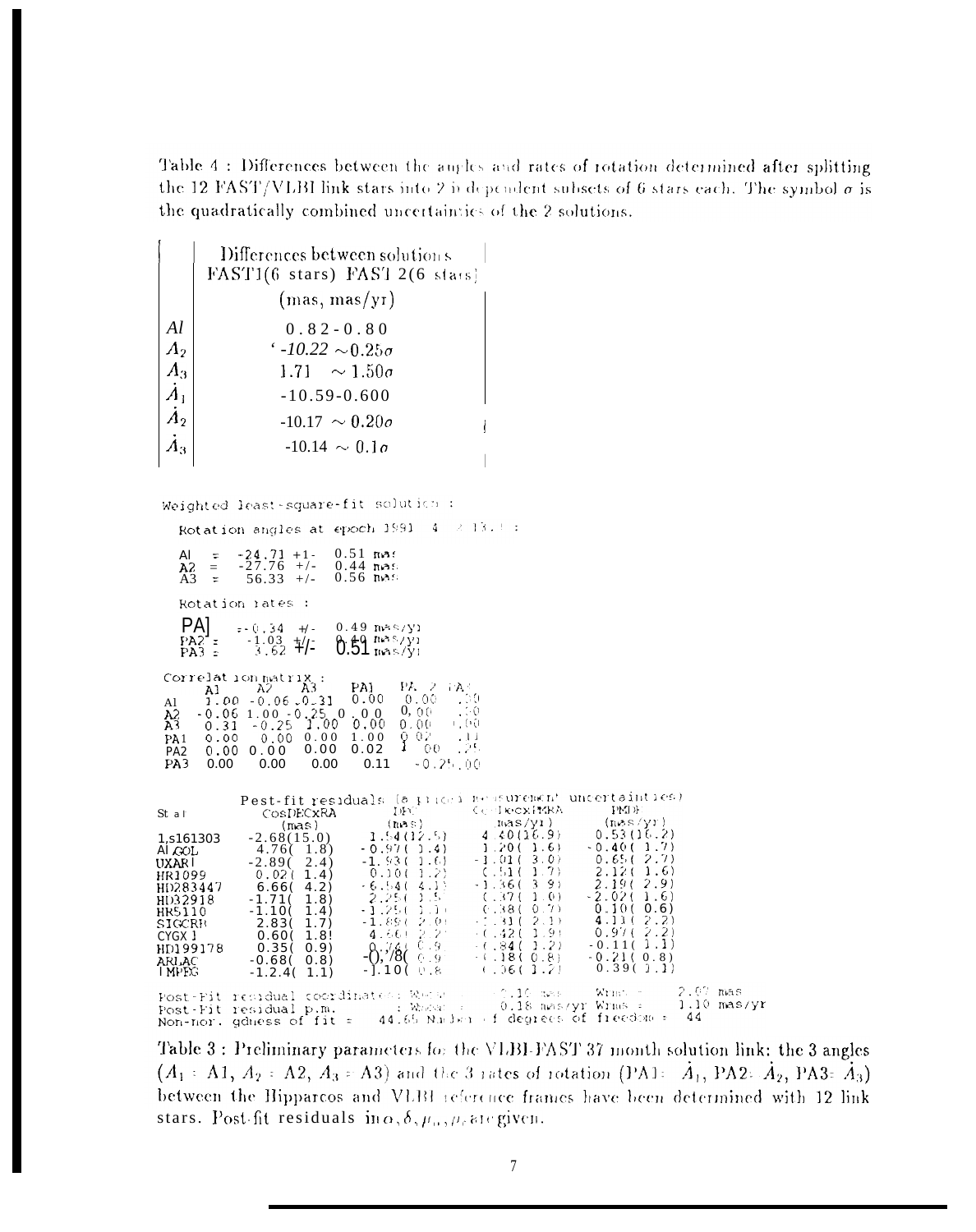## 5. THE VLBI EXTRAGALACTIC REFERENCE FRAME USED IN THE **ANALYSIS**

The angles of rotation  $A_1, A_2, A_3$  in Table 3 are directly related to the IERS celestial reference frame through the VLBI coordinates of the reference quasars of Table 5. The IERS celestial reference frame is acompilation of VLBI catalogues produced by several independant VLBI groups every year and combined in such a way that the directions of axis are maintained fixed over the years ince1988 (Arias, Feissel and Lestrade 1991). Hence, the Hipparcos coordinates of any : tar can be transformed to the IERS reference frame by using eqs (1) and (2) and theretation angles and rates of Table 3. The IERS coordinates of the quasars in Table 5 will be revised by IERS before the release of the Hipparcos catalogue but only submilliarise and changes are expected. The rotation angles and rates of 'J'able 3 are specific to the  $37n$  onth solutions provided by FAST in June 1995 and will be superseded by the final  $37 \text{ nm}$  ith solution for the release of the catalogue.

'J'able 5: IERS VLBI coordinates (12000) and uncertainties (4  $\sigma_0$  and  $\sigma_8$ ) of the reference quasars used in the analysis. Most of these coordinates are from the IERS Annual Report for 1991 (published in 1992 by the Observatory of Paris).

| Link Stars     | Reference<br>Right Asc. $\begin{pmatrix} 1 & 0 \\ 0 & 1 \end{pmatrix}$ | Declination<br>$(\pm \sigma_{\lambda})$ |
|----------------|------------------------------------------------------------------------|-----------------------------------------|
|                | h<br>(mas)<br>Quasars<br>m/s                                           | $0 \leq t \leq H$<br>(mas)              |
|                | J2000                                                                  | .17000                                  |
| 1, s161303     | 0241-{ 622 0244 57.69680s (3.00)                                       | 1622806.51429(1(10))                    |
| Algol          | 0313 01.9621 1 (o 30)<br>0309-1411                                     | $+412001.1833(0.38)$                    |
| UXARI          | 0326-I 278 0329 57.669412(0.42)                                        | I 2'756 15.49912 (().32)                |
| <b>IIR1099</b> | 0336-019 0339 30.9377'/4 ( $(1.18)$ )                                  | 01 $4635.80336$ (0.18),                 |
| 111)283447     | 0405-1305 04 08 20.377573 (0.75)                                       | $1303230.10080"$ $(0.11)$               |
| 111)32918      | 0530-727 0529 30.(11 ?3(11,1 (30)                                      | 72 45 28.50700 (0.26)                   |
| HR5110         | $1315 + 346$ 13 1736.4 { $)1211$ (( $18$ )                             | 3425 15.9:i26(i (0.24)                  |
| [HR5110]       | $1338+381$ 13 40 22.951785 ((90)                                       | 37 54 43.83 228 (0.67)                  |
| $\sigma^2$ CrB | 1611-1343 1613 41,061 ?5(; (018)                                       | 34 124'7.90889 (0.19)                   |
| $Cyg$ x1       | $1957 \ 40.54994(120)$<br>$1955 + 335$                                 | 133 38 27.9458 (1.20)                   |
| 111)199178     | 2100-1468 21 02 17.056062 (('18)                                       | $+47$ 0216.25393 ((1.1?)                |
| <b>BL</b> Lac  | 2200-} '120 2202 43.291377 ((' 11)                                     | 4216 39.9'/995 (0.17)                   |
| IM Peg         | 2251-{158 2253 57.747914(0)8)                                          | 16 08 53.56114 (0.17)                   |